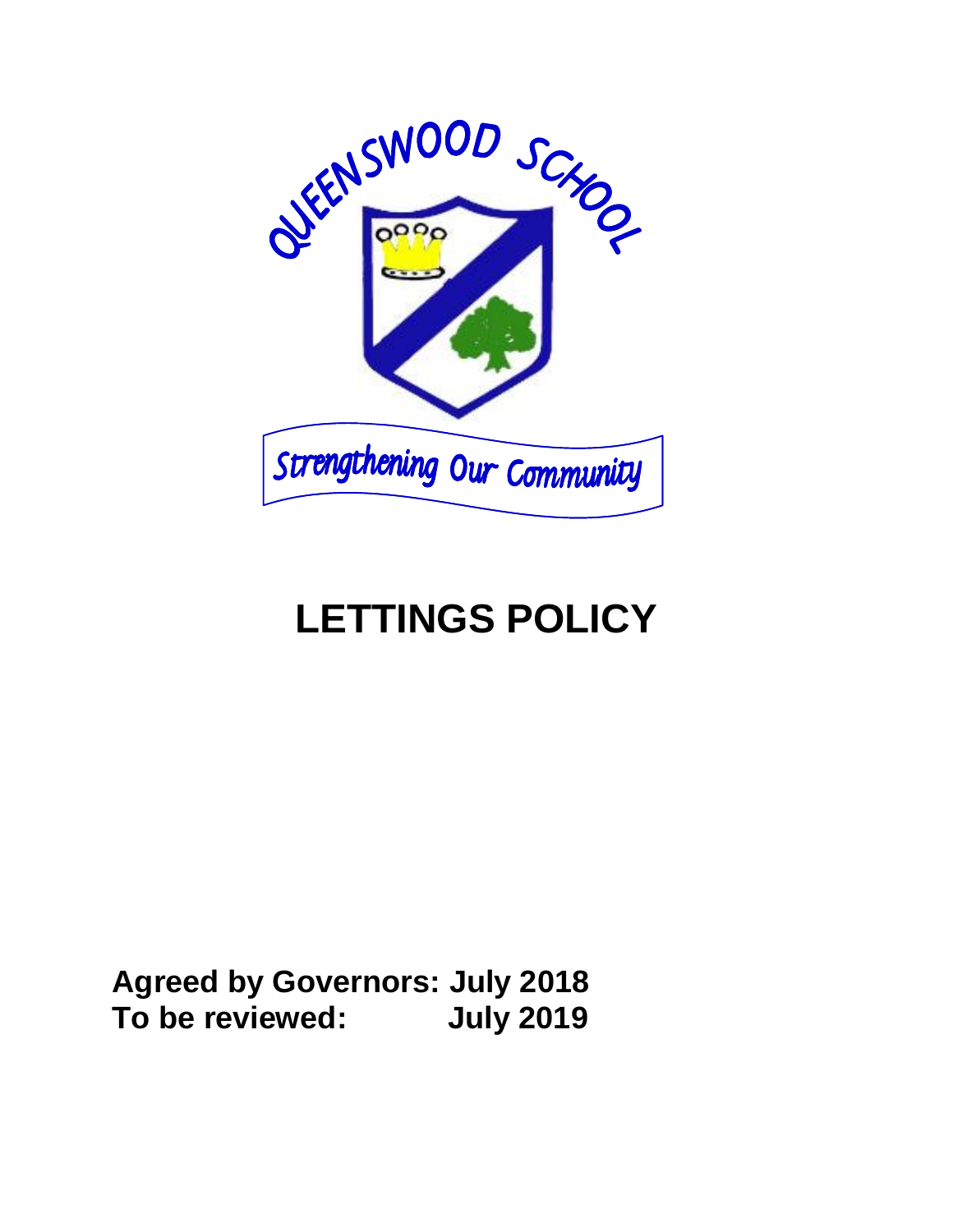## **INTRODUCTION**

The object of letting (hire of) school premises is to establish the school as a resource of and the 'hub' of the community. This in turn will encourage greater community cohesion and facilitate more vibrant, safer and stronger communities

The school should not be let at a financial loss, whilst governing bodies can cross subsidise lettings by charging different amounts for different purposes, delegated budgets must not be used to subsidise non-school activities.

## **CHARGES**

The governing body in conjunction with the school Head Teacher will decide on the process for agreeing if and what school facilities will be let to a 3rd party and on what terms. In some instances the school will need to obtain formal approval for use of the site from the Local Authority, this will depend on the nature of and risks involved in the letting. Where a letting is deemed to be in the interest of the community the governing body has the option to let the premises free of charge. This must be at no financial loss to the school.

At the time of writing this policy the school has no chargeable lettings. Any proposed chargeable letting would be set out in the letting agreement between the school and hirer, the governing body would decide on and periodically review these charges, giving the hirer at least one half terms notice of any changes in fees or conditions of hire.

**Types of Lettings** - Single lettings are those where an individual or organisation wishes to hire facilities on a one-off basis, these lettings should still be subject to a formal lettings agreement and follow the same principles as a continuous letting. Continuous lettings are those that run for a number of weeks or terms.

**Letting Agreement** - All lettings (even those where no charge is made) must be subject to a letting agreement, this will detail the terms of the letting and must be signed by both the school and the hirer. A letting should only be confirmed as accepted when a signed letting agreement is in place. Any amendments to an agreement will require a new agreement form to be signed.

**Equal Opportunities** – School premises must not be let to any individual, group or organisation that does not subscribe and adhere to the school's statement on equal opportunities.

**Political Use** – School premises must not be let for political use, the only exception to this is as a polling station.

**Legal Use** - It is the responsibility of the person letting the premises (hirer) to ensure the premises will not be used for any purpose which may be deemed contrary to English law. The school is a community building and the hirer will be held responsible for noise levels and guest behaviour which must not offend other users or local residents.

**Named Individual** – The hirer must provide the school with a named individual who the school can contact in the case of an emergency, this person must be on the premises for the duration of the letting.

**Safety** – During the period of the letting the hirer's named individual will be responsible for following the conditions of booking, and ensuring the safety of those using the premises. The named individual will have the responsibility for complying with School Health & Safety Policy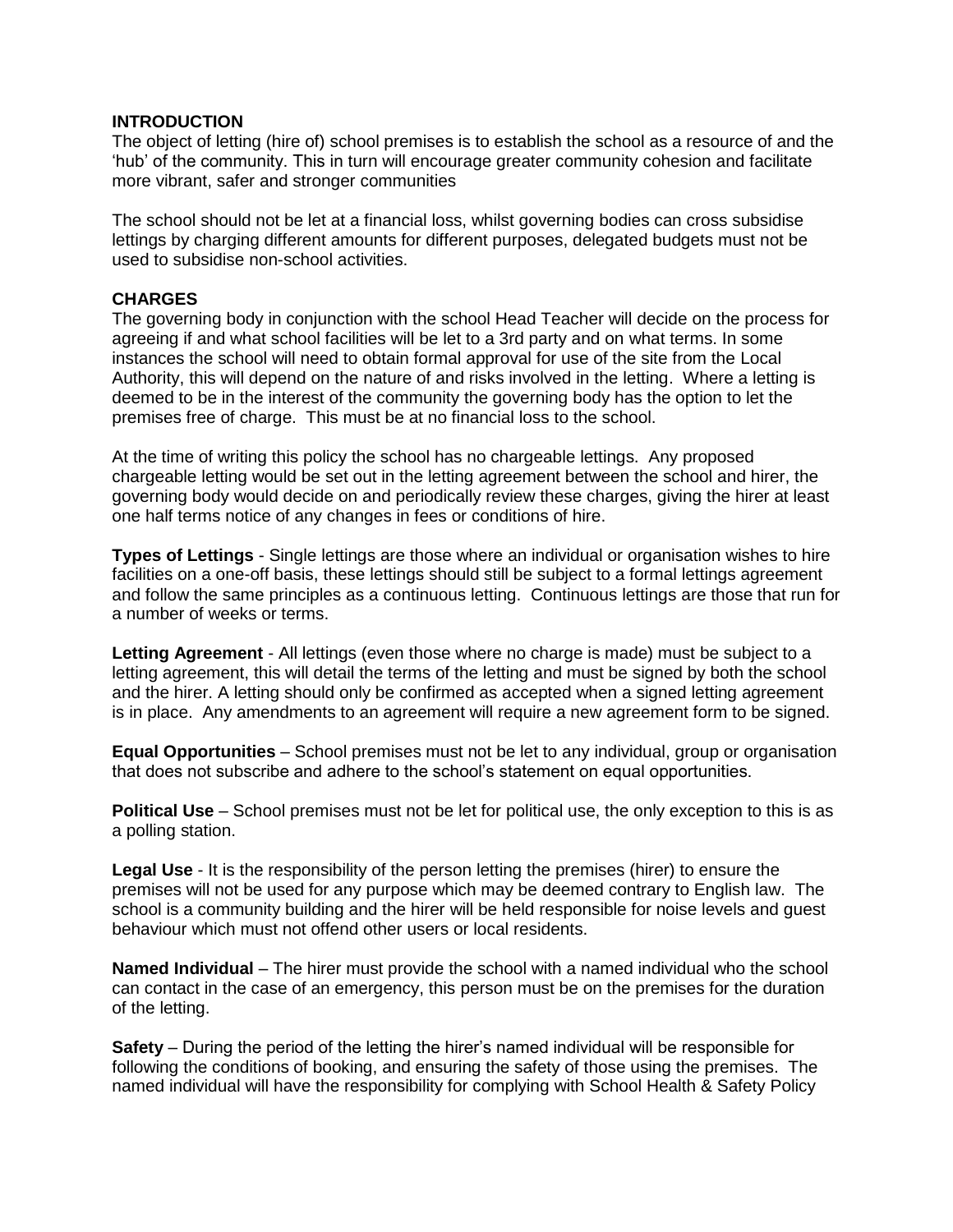(copy should be made available on request to hirer) and any other instructions or guidance provided by the Head Teacher.

The school will provide the hirer with the name and phone number of school contacts in the case of an emergency. A member of school staff will be responsible for showing the hirer's named individual how to raise the alarm in an emergency, this will include location of appropriate fire exits, fire extinguishers, evacuation and fire muster points. The school will also have responsibility for organising periodic fire drills. It will be the named individual's responsibility to keep a register of those attending the event/activity, ensure fire exits are not obstructed and that school security is not compromised.

No equipment can be brought on to the site without the prior approval of the head teacher, electrical equipment will also require a PAT testing certificate. Alcohol, smoking, drugs & gambling are not appropriate activities on school premises.

Access to the school car park should be limited especially if young children are on site.

**Risk Assessments** – The hirer will be responsible for ensuring compliance with any school provided risk assessments. Where appropriate the hirer will be responsible for undertaking their own risk assessments for specific activities and providing their own first aider. The school's cooking facilities must not be used unless prior permission has been obtained from the head teacher.

**Insurance** –The school does not provide hirers with public liability insurance against personal injury, accident, loss or damage to property. The hirer must provide evidence to the head teacher that they have adequate insurance cover in place before a letting can be agreed. It is recommended that Public Liability insurance to the value of £2million is in place for low risk activities (e.g. adult education classes) and £5million for high risk activities (e.g. gymnastic class).

**Damage** - The hirer will be responsible for the cost of any damage to school premises or equipment, school staff have free access to all parts of the school site during lettings to check hirers are acting in a responsible manner.

**Cleaning/Security** - Any costs for cleaning or providing building security will be detailed in the letting agreement, where such costs are not identified, responsibility for cleaning and security will be the responsibility of the hirer. School site staff will be responsible for opening and closing the school unless alternative arrangements have been agreed with the Head Teacher,

**Cancellation & Complaints** - The school (via the head teacher or other appointed representative) has the right to cancel any letting, reasonable notice of cancellation will be given by the school unless the hirer is in breach of the letting agreement, upon which cancellation will take immediate effect. Where the hirer has a complaint the school's standard complaints policy and process will apply, if the school has a complaint about the hirer, in the first instance the Head Teacher will raise this with the named person, if the complaint is not resolved it will be escalated to the governing body to decide on the appropriate action for the school to take.

**Declaration of Interest** - Any members of school staff or governors having connection with a letting must formally declare this, declarations should be formally minuted at the appropriate meeting.